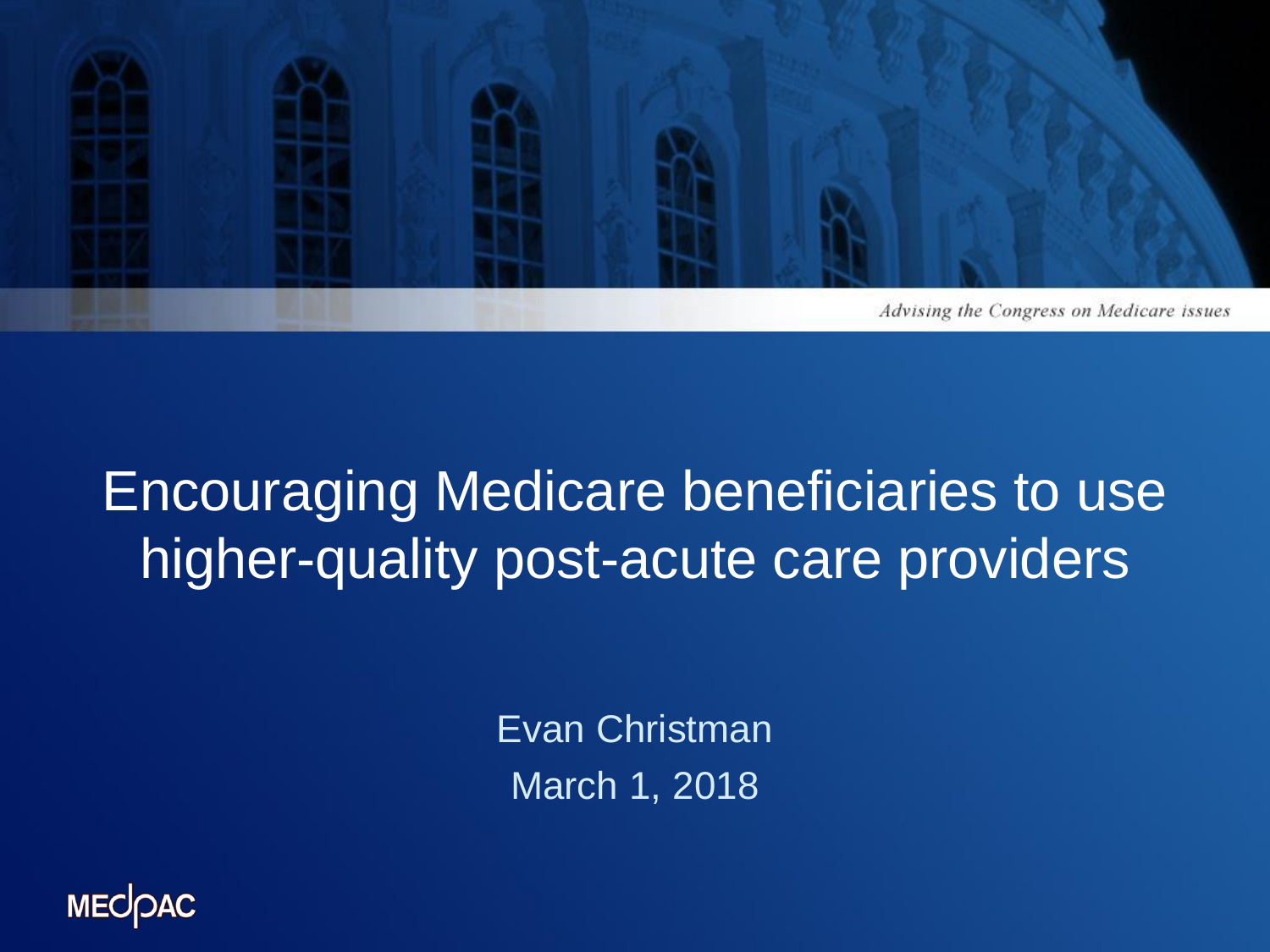## **Overview**

- Review of Medicare's discharge planning policies
- Factors affecting beneficiary choice of postacute care (PAC) provider
- **Options for encouraging beneficiaries to use** higher-quality PAC providers

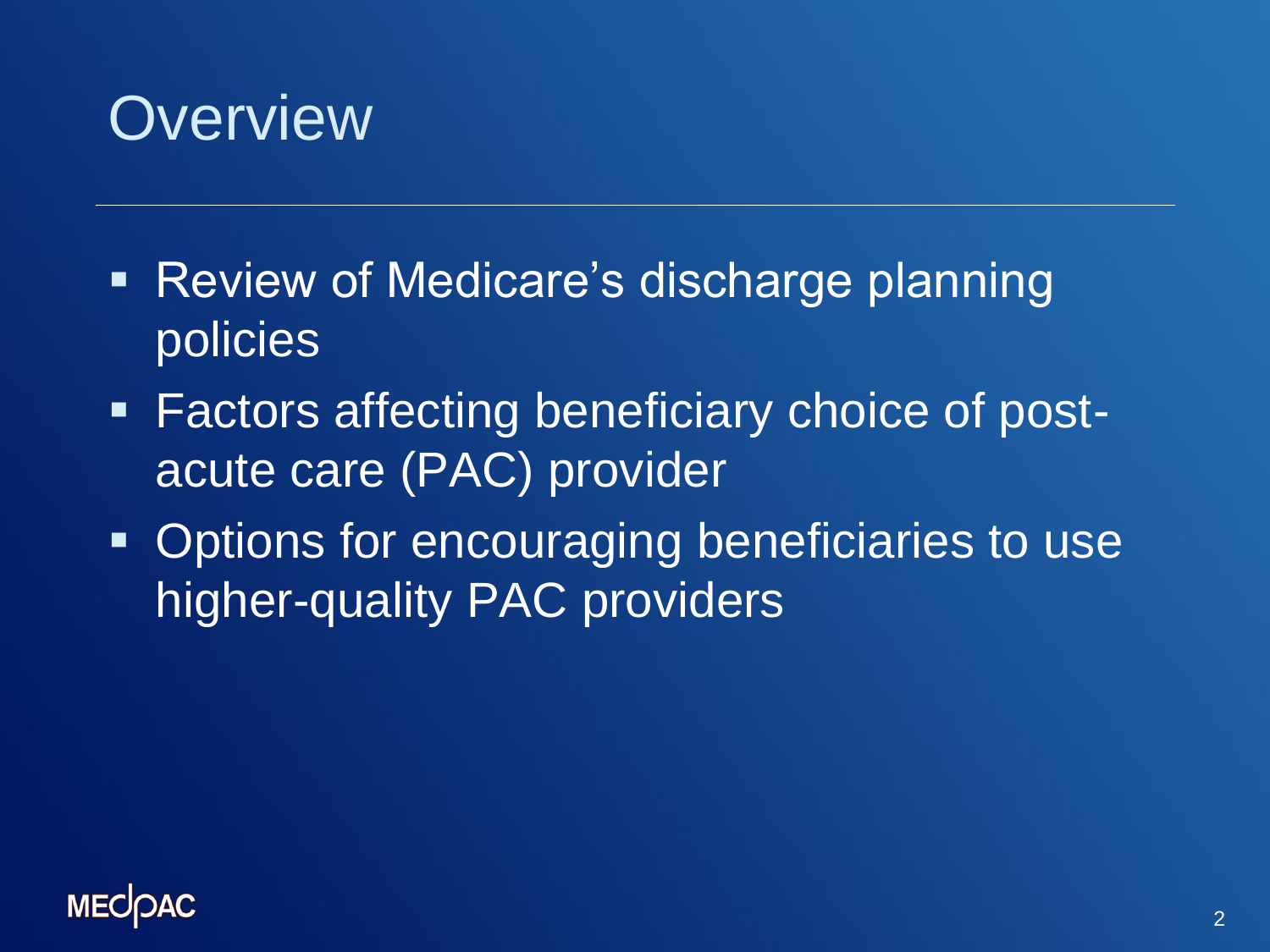#### About 40 percent of hospital discharges resulted in the use of PAC in 2016

|                                              | <b>Medicare</b><br>expenditures (in<br>billions) | Number of<br>providers |
|----------------------------------------------|--------------------------------------------------|------------------------|
| <b>Skilled nursing facilities</b><br>(SNF)   | \$29.1                                           | 15,307                 |
| Home health agencies<br>(HHA)                | \$18.1                                           | 12,204                 |
| Inpatient rehabilitation<br>facilities (IRF) | \$7.7                                            | 1,188                  |
| Long-term acute care<br>hospitals (LTCH)     | \$5.1                                            | 407                    |

**MECOAC** 

Source: MedPAC analysis of Medicare data

Results are preliminary and subject to change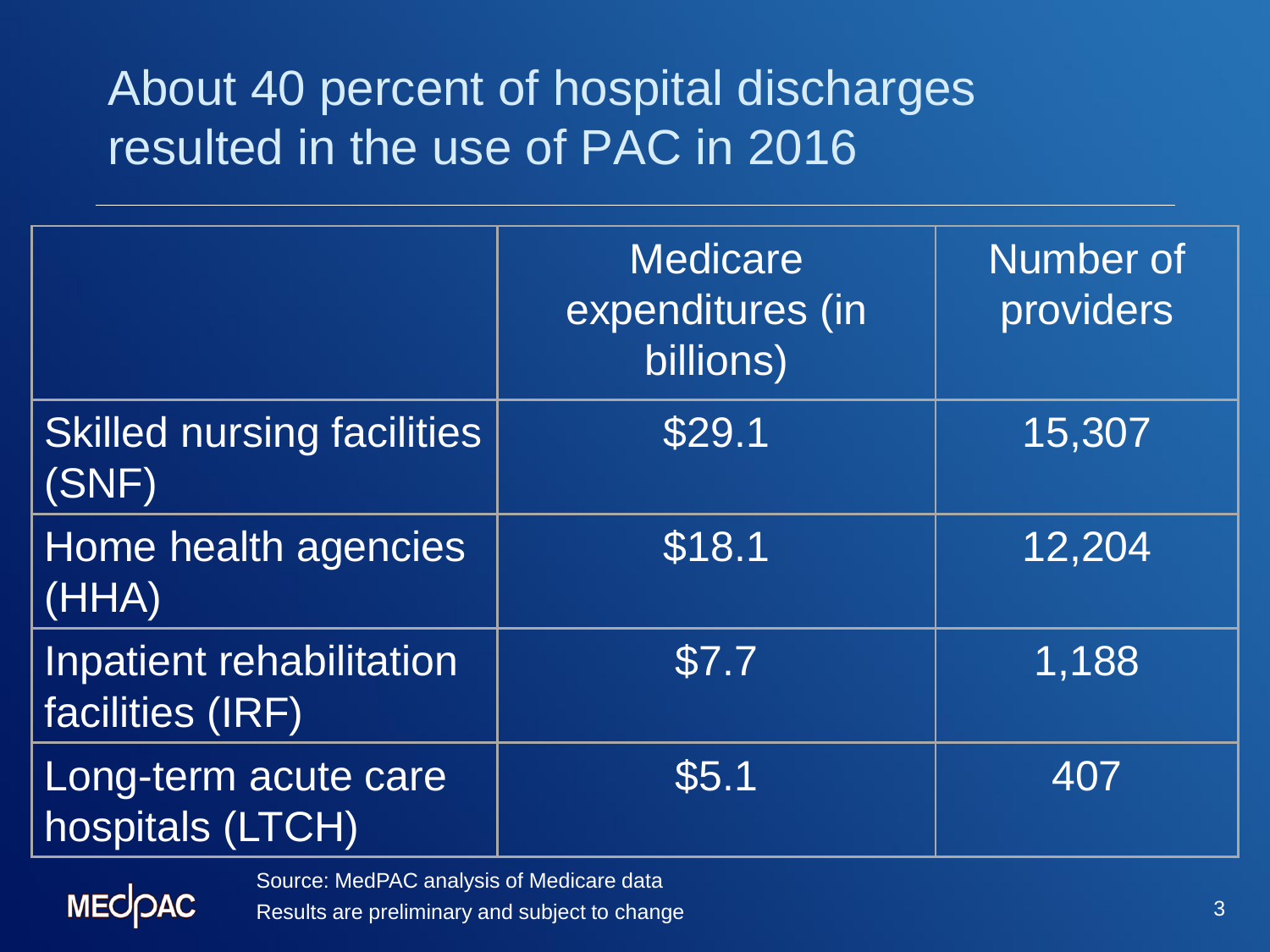# Discharge planning process is a hospital responsibility

- **Hospitals are responsible for:** 
	- **Assessing patient post-hospital care needs**
	- **Educating beneficiaries about their post-hospital needs and** options for care
	- **Facilitating transfers to PAC when necessary**
	- **Providing a list of SNFs and HHAs for patients that require this** care – quality measures not required to be included
- **Hospital discharge planners may not recommend** specific providers – beneficiaries have freedom to choose PAC providers
- **IMPACT Act requires the use of quality as a factor in** discharge planning; regulation implementing requirement has not been finalized**MECIOAC**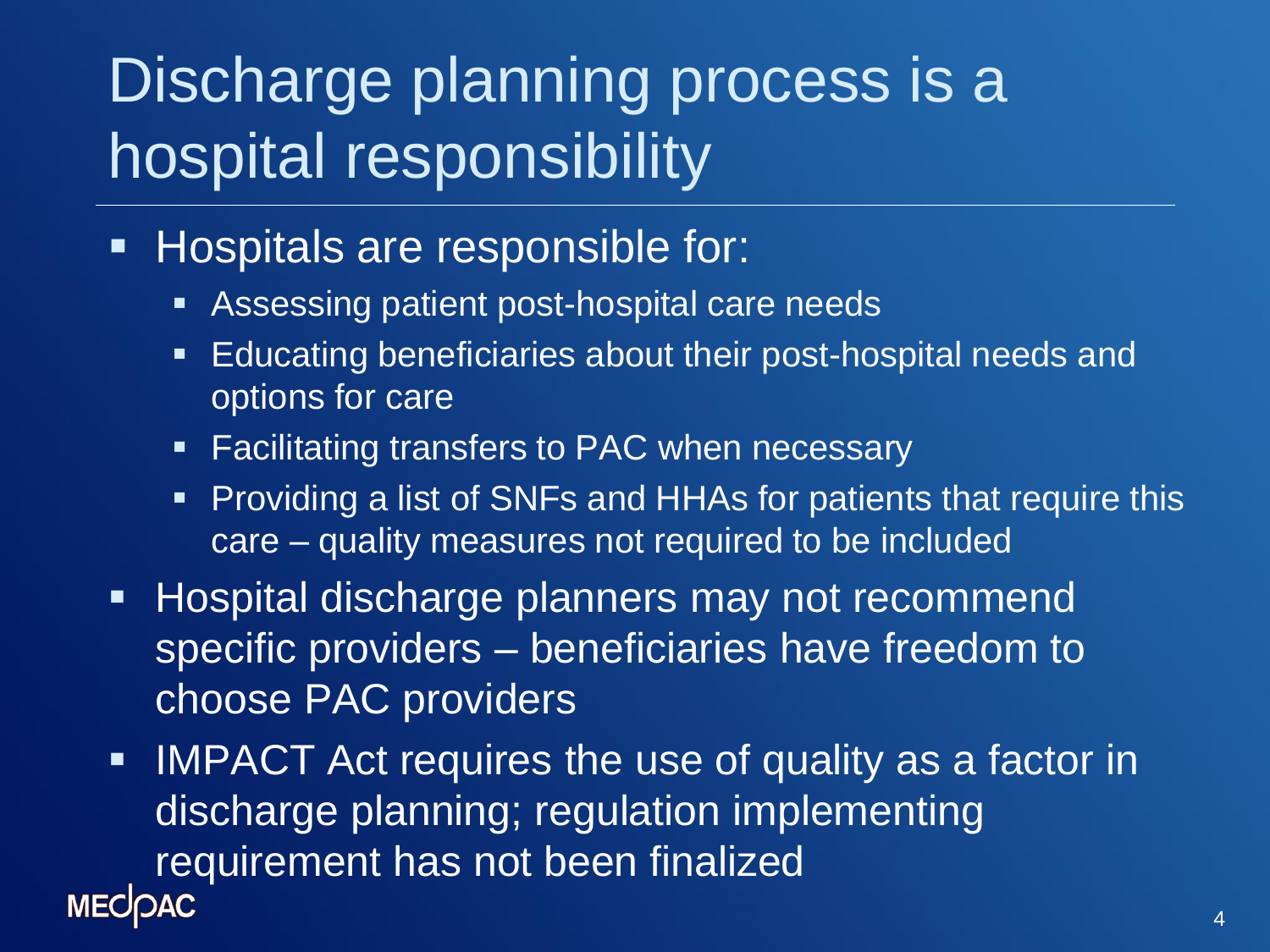## Quality of PAC provider selected affects beneficiaries, hospitals and Medicare

- Quality varies broadly among PAC providers
	- SNF: Rate of hospitalization ranged from 12.8% for the SNF at the 25<sup>th</sup> percentile to 19.5% at the 75<sup>th</sup> percentile
	- **HHA: Rate of readmission for ranged from 17.5 % for the HHA** at the  $25<sup>th</sup>$  percentile to 30.1% at the  $75<sup>th</sup>$  percentile
- **Beneficiaries served by lower quality providers may** experience more hospitalizations and worse outcomes
- **Hospitals whose patients are readmitted or experience** other bad outcomes may see payment reductions
- **Nedicare gets less value and incurs higher program** costs

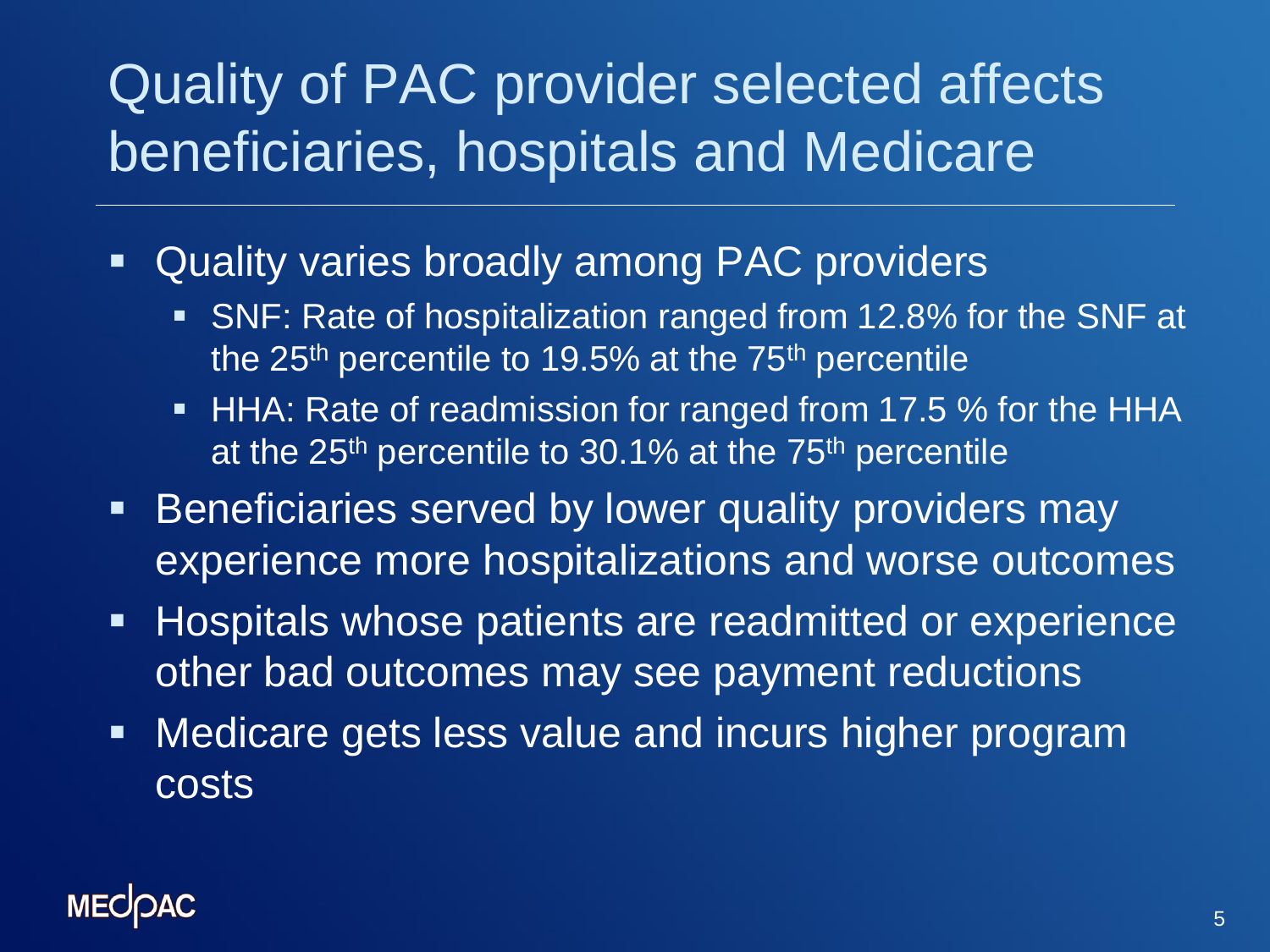## Factors influencing beneficiaries' choice of PAC provider

- Studies of referral patterns indicate that Medicare's publicly available quality measures do not significantly increase use of higher-quality PAC providers
- **Patients solicit views on quality from trusted** intermediaries such as family, physicians, or associates that have used PAC
- **Beneficiaries report distance from home and provider** reputation as important in selecting PAC

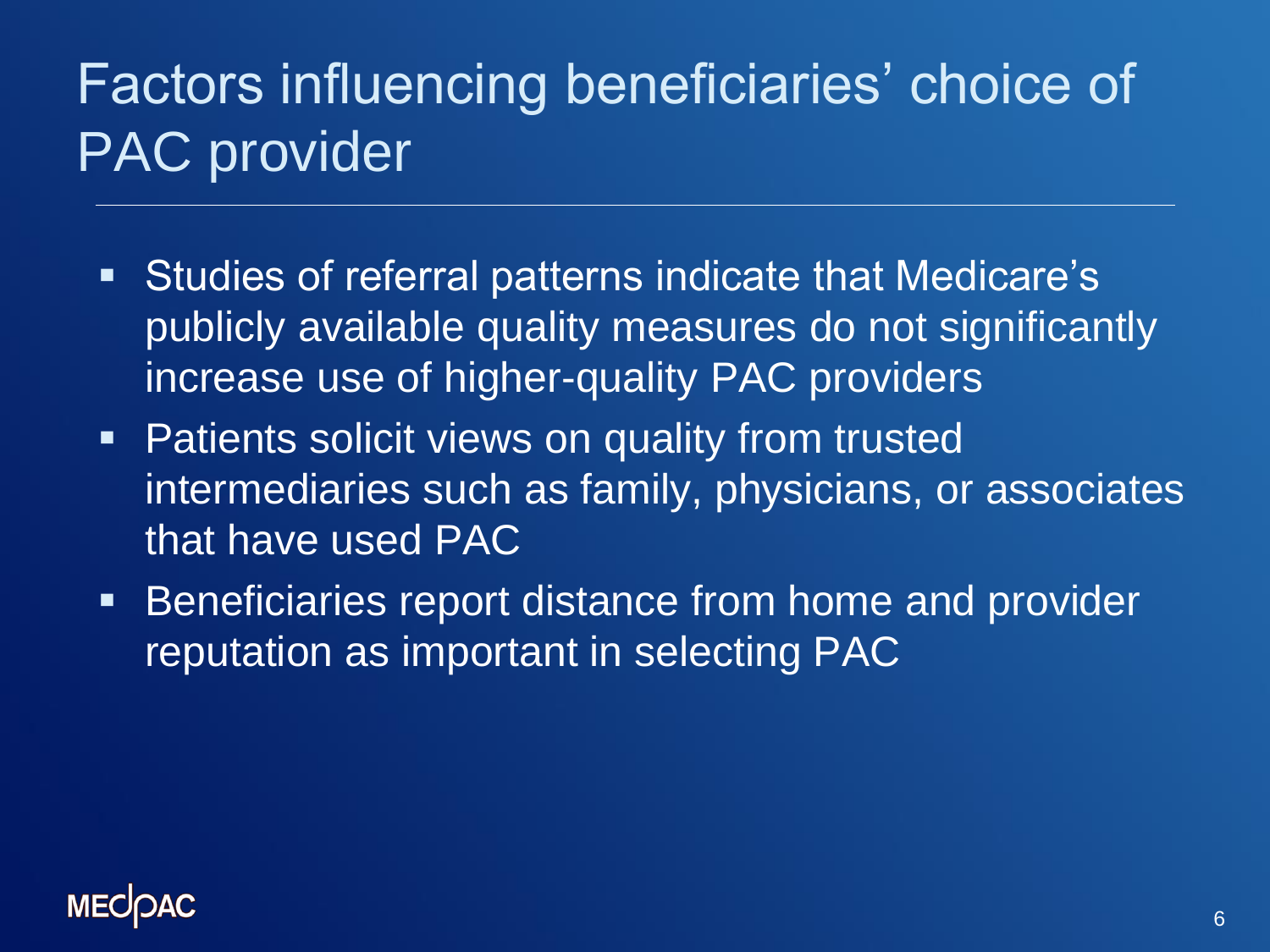## How often do beneficiaries have a better quality PAC provider nearby?

- Utilization patterns reflect discharge planning practices
- Examined how often beneficiaries that used SNF or HHA in 2014 had another provider nearby (<15 miles) with higher quality
- Measured quality with a composite measure that included readmissions/hospitalizations and changes in mobility
- **Other factors affecting provider selection, such as** occupancy and patient clinical, not considered

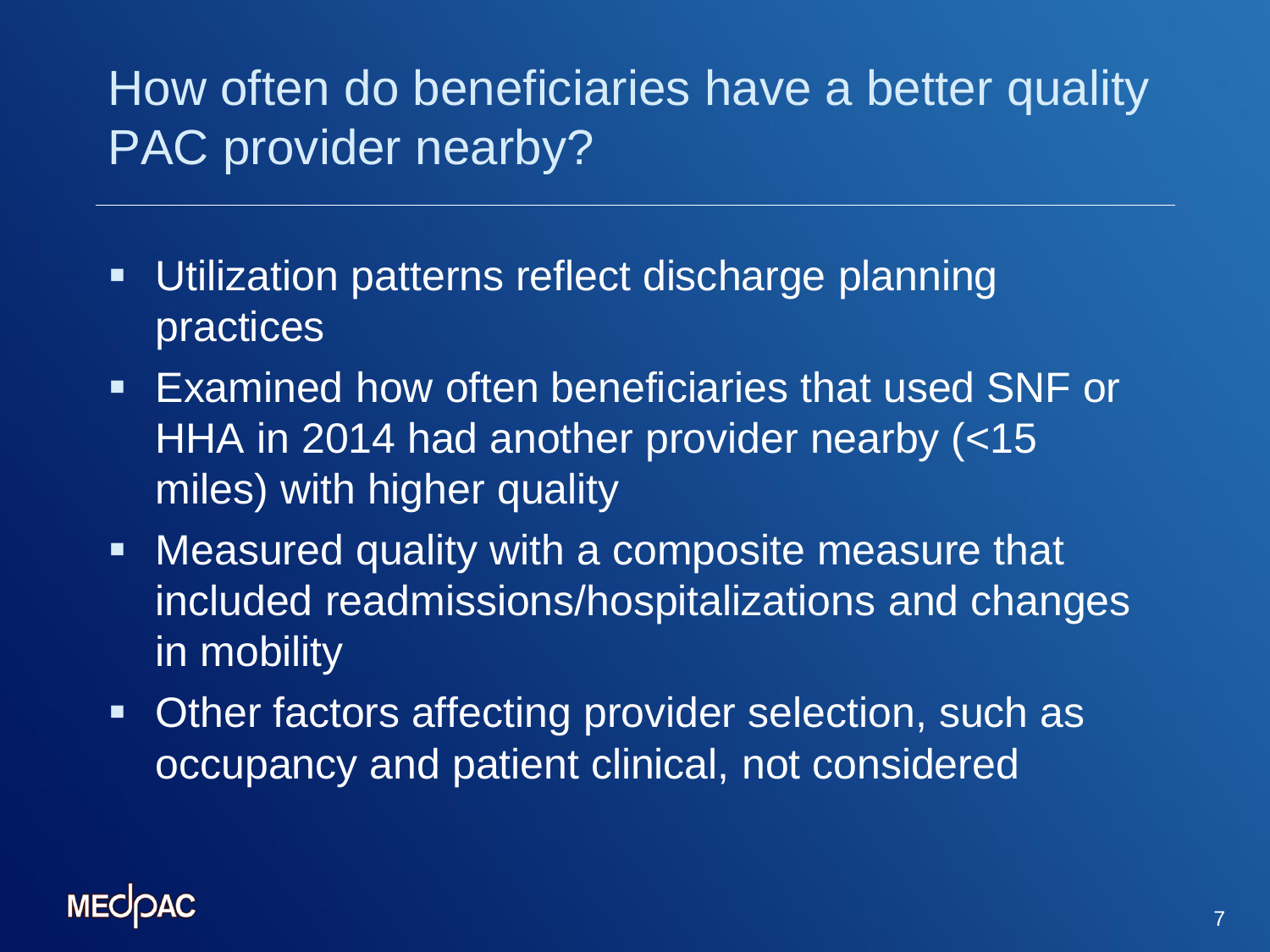# Most SNF and HHA users had a nearby provider of higher quality

- SNF: 84.3% of beneficiaries had at least one higherquality SNF nearby; 46.8% had 5 or more
- **HHA: 94.5% of beneficiaries had at least one higher**quality HHA nearby; 69.5% had 5 or more
- **Beneficiaries in urban areas generally had more** higher-quality options nearby
- **Higher-quality providers had meaningful differences** compared to selected provider (e.g., better SNFs had a re-hospitalization rate that was about 3 percentage points lower than selected provider)

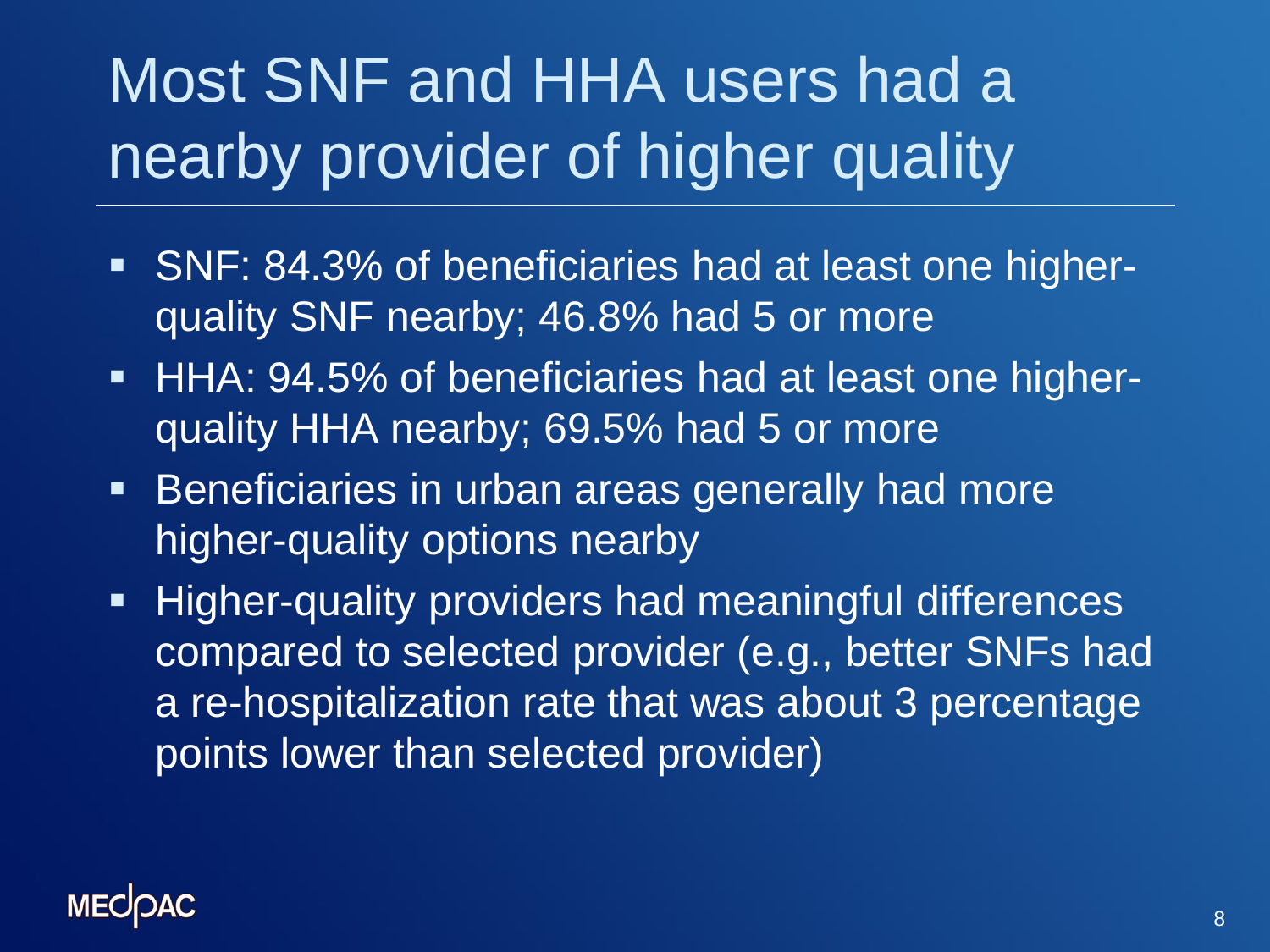## Leveraging discharge planning to encourage the use of better PAC providers

- **Helping beneficiaries select better quality** providers should be a goal of the discharge planning process
- **Providing hospital discharge planners with** tools and authority to recommend higherquality providers would advance this goal
- **Indentifying higher-quality PAC providers** necessary to achieve this objective

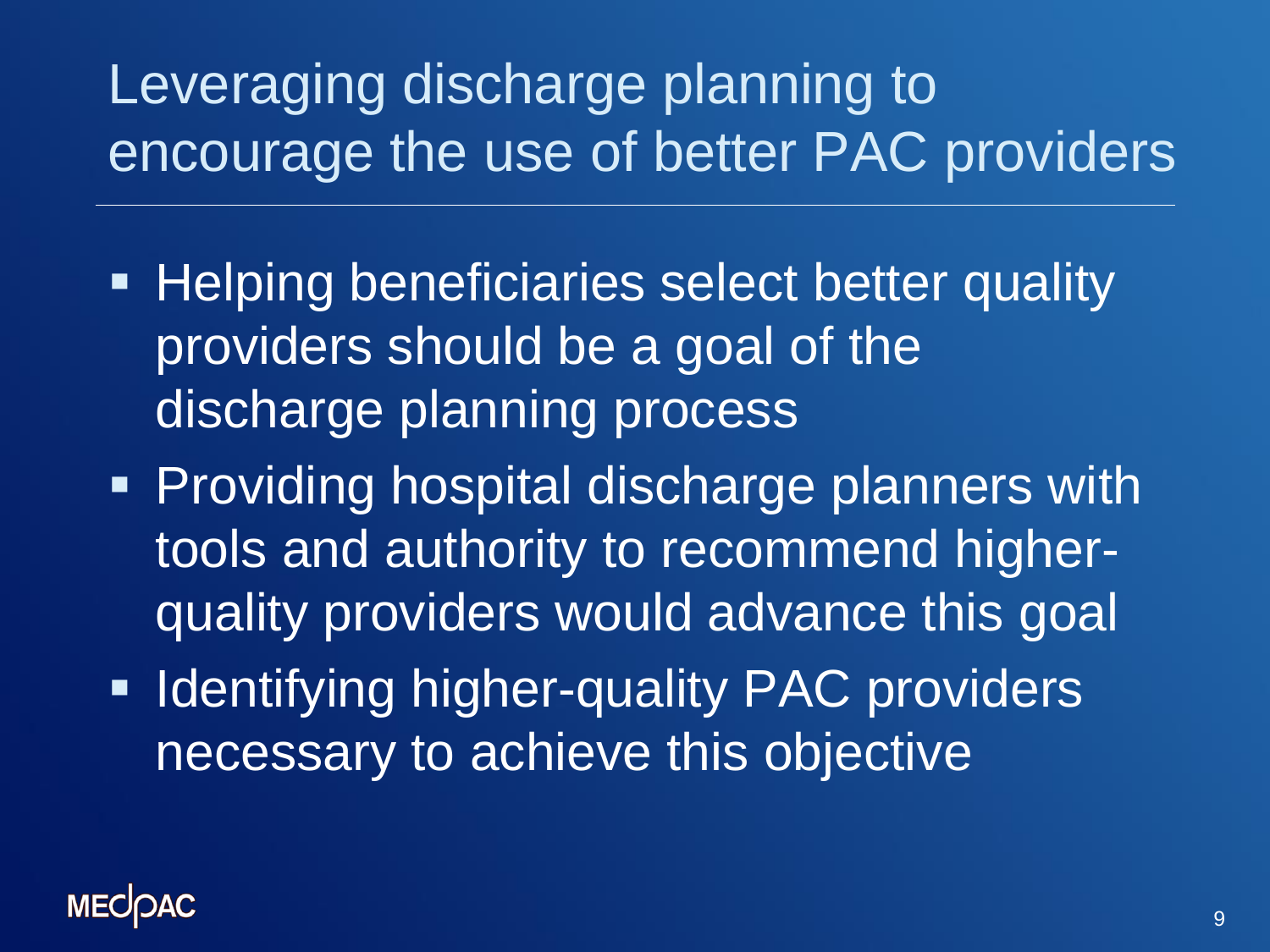Flexible approach to encourage use of higher-quality PAC providers

#### **Hospitals define:**

- **Quality measures**
- **Example 1 Levels of performance**
- Other information (compliance history, medical staff review)
- **Hospitals would be required to collect and** review data on PAC provider performance; maintain formal record of process

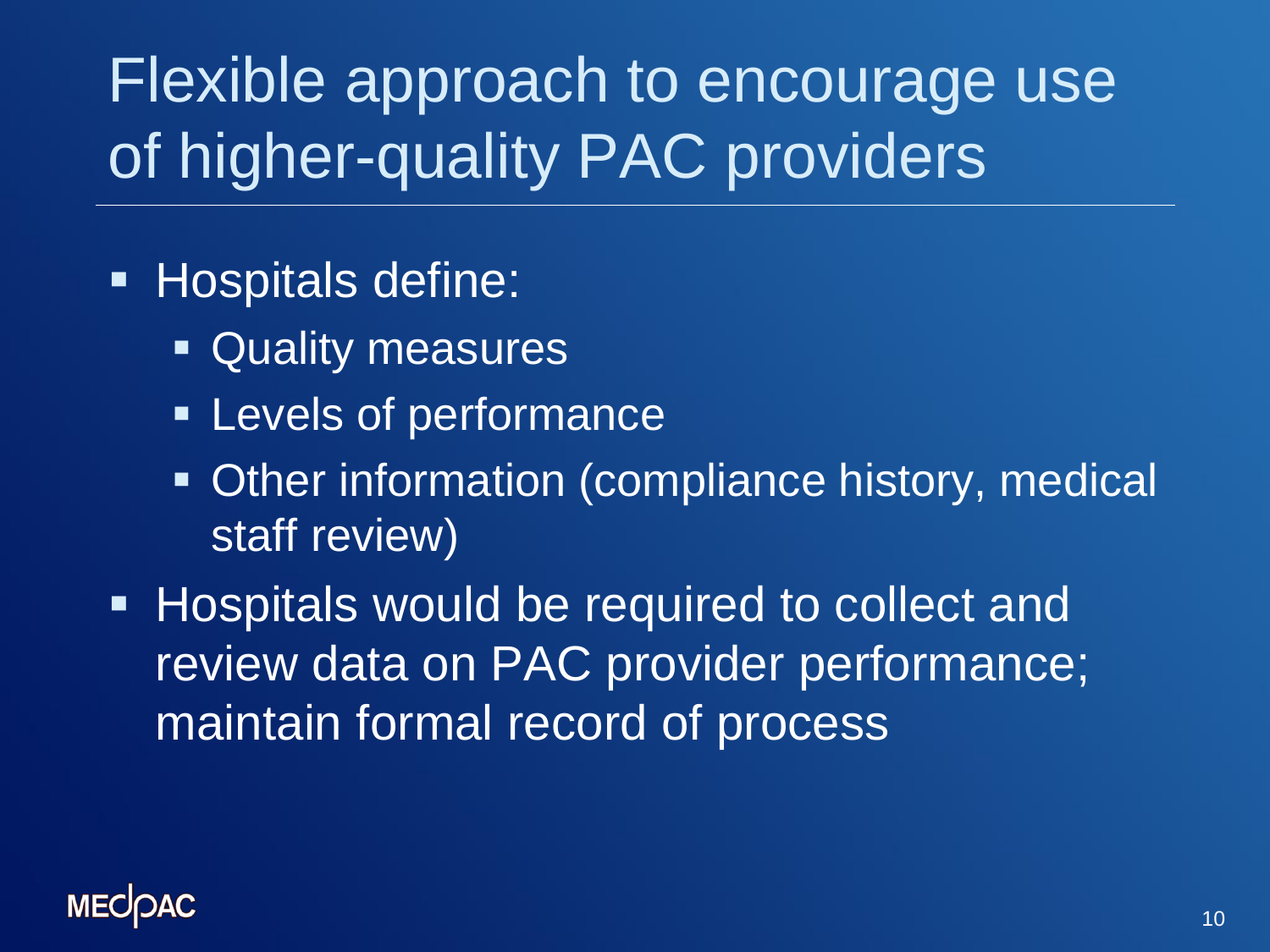# Advantages and disadvantages of flexible approach

#### **Advantage:**

- **Provides hospitals with freedom to develop quality** standards that best fit patient needs and PAC capabilities in local market
- **Disadvantages:** 
	- **Multiple quality standards**
	- **Designation of PAC provider as higher-quality may** be inconsistent across hospitals
	- Confusing for beneficiary to understand why designation varies across hospitals
	- **Example 2 Fig. 2** Administrative burden for hospitals and CMS

#### **MECOAC**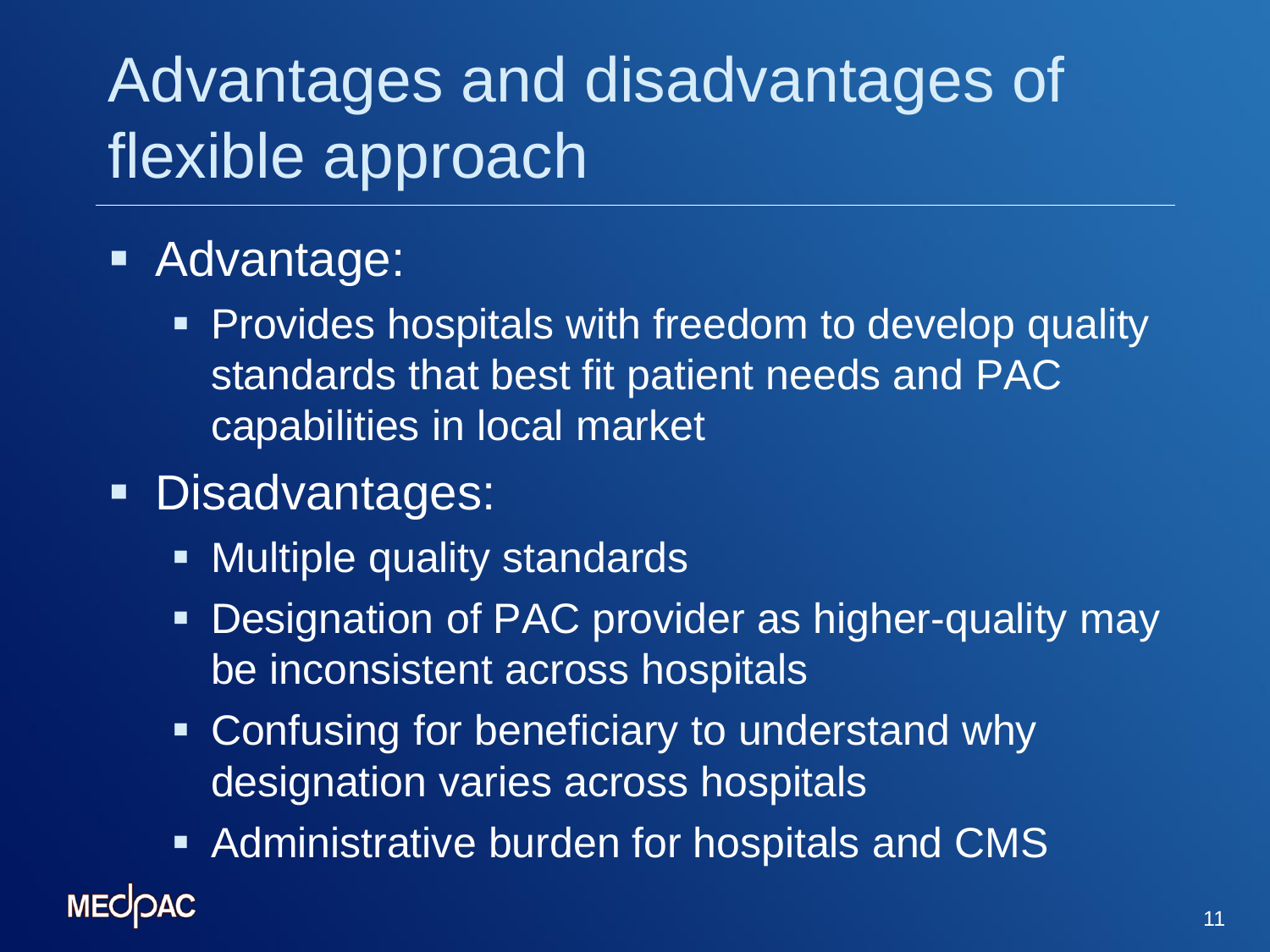Prescriptive approach for identifying higher-quality PAC providers

**Nedicare-defined criteria:** 

- **Quality measures**
- **Example 1 Levels of performance**
- CMS notifies hospitals and beneficiaries of qualifying PAC providers

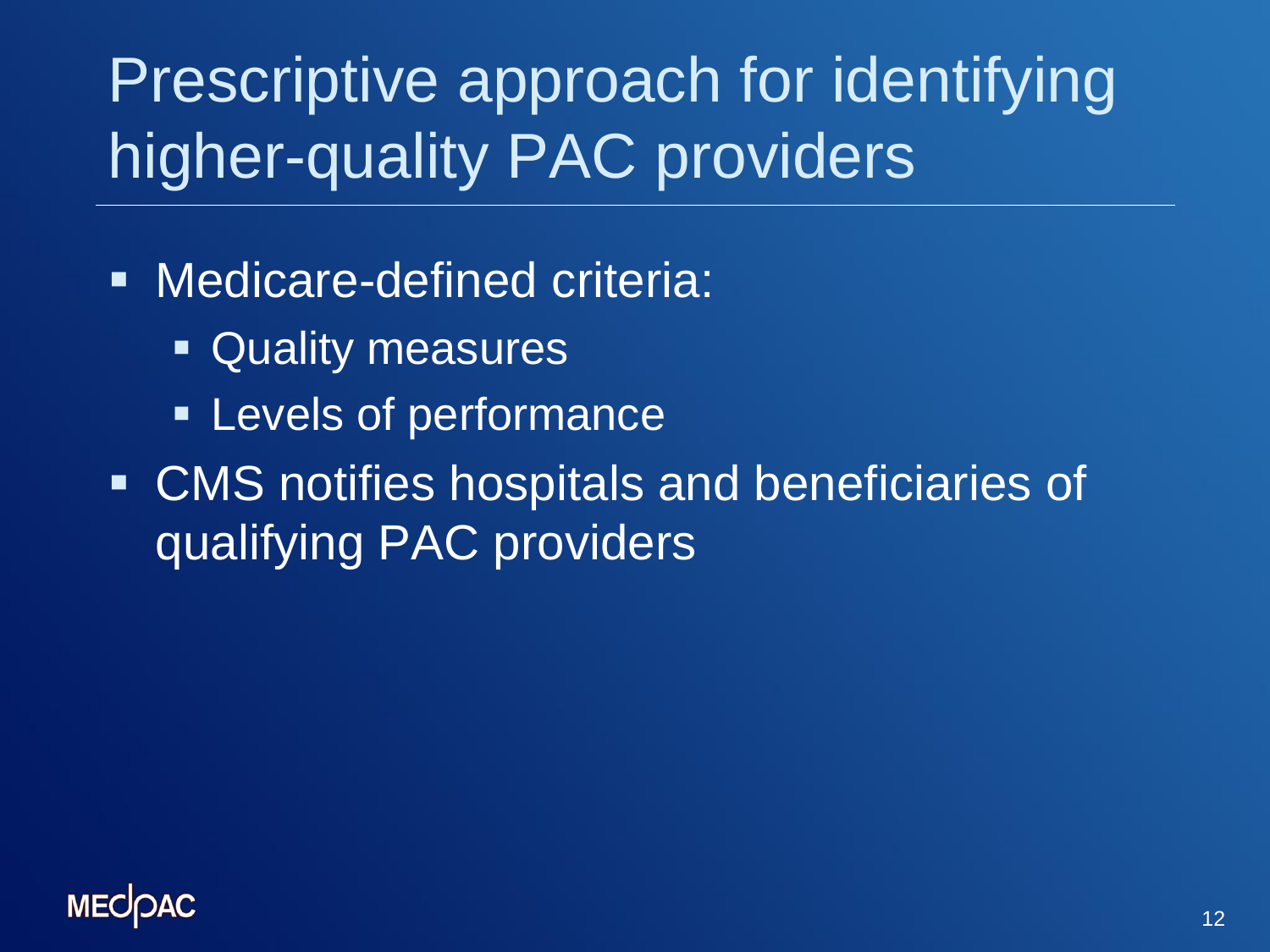Advantages and disadvantages of prescriptive approaches

#### **Advantages:**

- **Establishes single standard that applies to all** areas and providers uniformly
- **Easier for beneficiaries and PAC providers to** understand
- PAC providers would be evaluated consistently
- **Lower administrative burden for hospitals**
- **Disadvantage:**

**MECK** 

**Availability of higher-quality PAC providers varies** across markets; not evenly distributed across country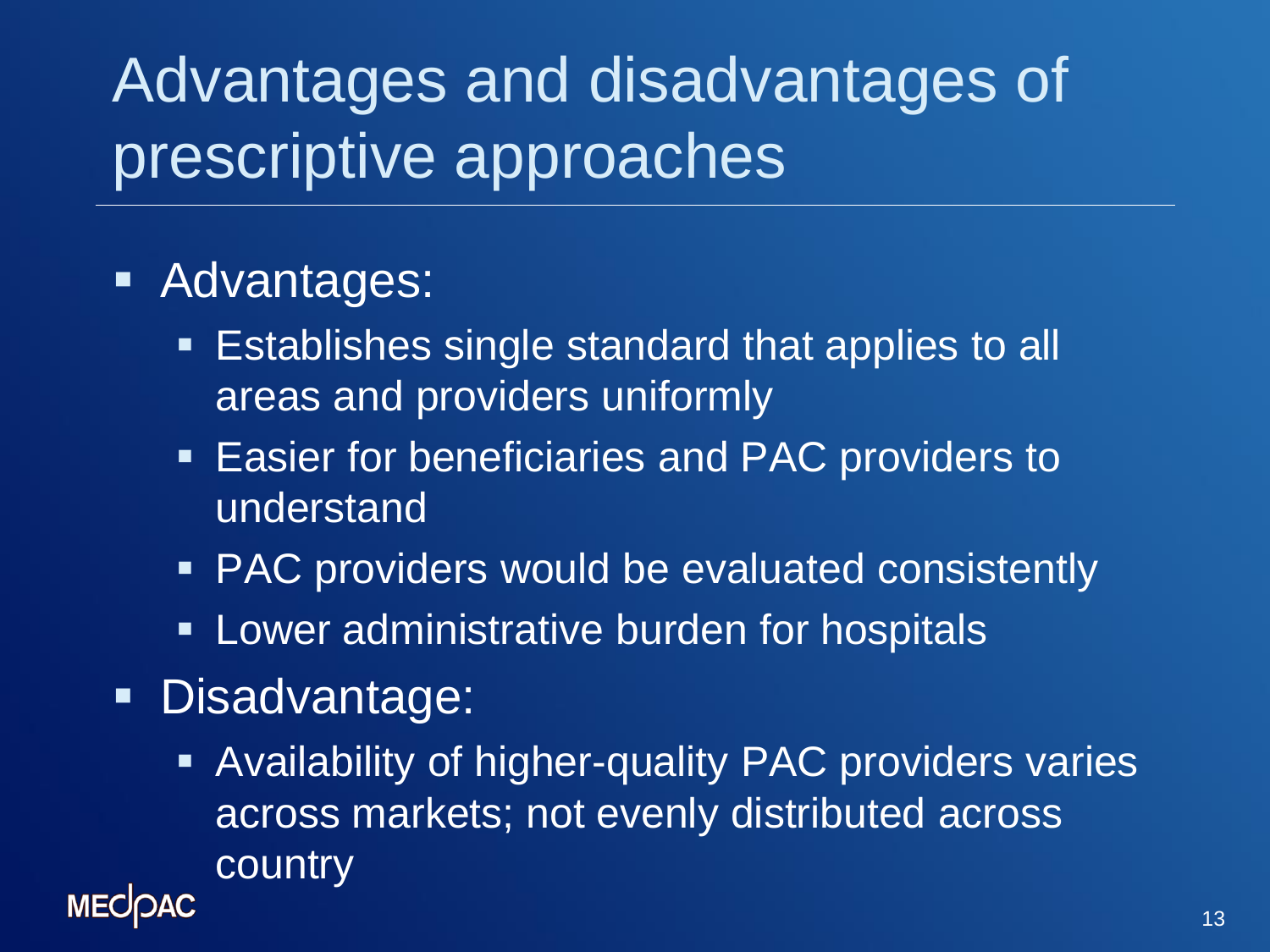## Prescriptive approach could be revised to account for variations in PAC quality across markets

- Medicare would implement standards to identify higher-performing PAC providers
- Quality measures could include both national benchmarks and market level benchmarks, such as:
	- **Highest quartile on quality measures** nationwide, or
	- **Highest quartile on quality measures within a** market

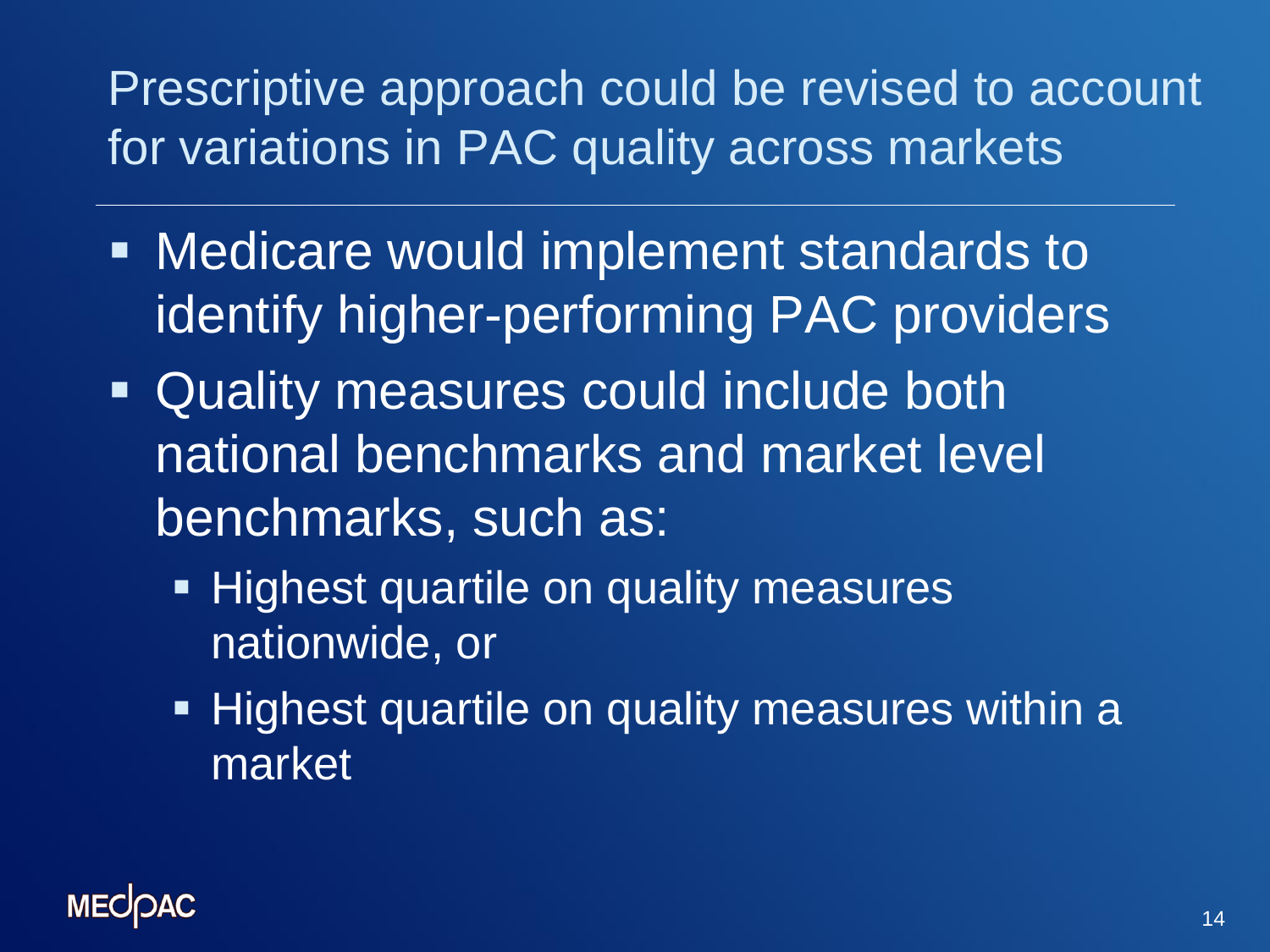# Advantages of revised prescriptive approach

- **Maintains consistency in designation of** higher-quality PAC provider
- Would "even-out" supply of providers classified as higher-performing
- **Provides beneficiaries and PAC providers** with clear definition of quality
- **Lower administrative burden on hospitals;** designations produced by Medicare